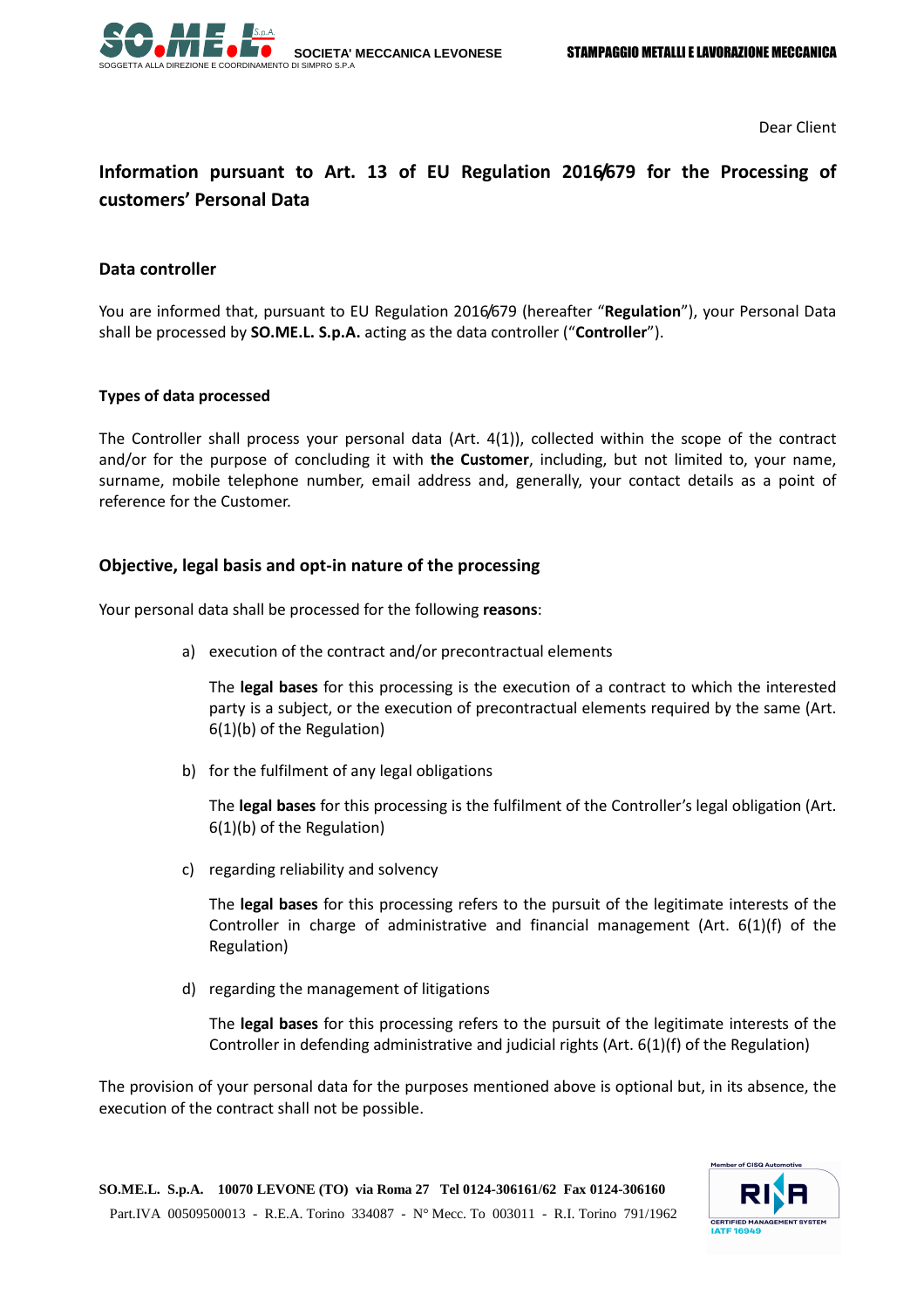

Your personal data shall also be processed, without your express consent, for the following reasons:

e) sending promotional or marketing materials regarding products or services similar to those entailed by the contract through the use of your email details, in accordance with the General Provisions of the Authority for Protection of Personal Data "Guidelines on Marketing and Against Spam" of 4 July 2013.

The **legal bases** for this processing is the execution of a contract to which the interested party is a subject (Art. 6(1)(b) of the Regulation).

The provision of your Personal Data for the purpose referred to in this letter is optional; there are no consequences in the event of your refusal.

## **Recipients and transmission of personal data**

Your Personal Data shall be shared with:

- Natural persons authorised by the Controller to process personal data after a confidentiality agreement has been signed (e.g. employees and system administrators of SO.ME.L. S.p.A.);
- Consultants and credit institutions for accounting and administrative functions, companies belonging to the Group, contracted companies in the event of outsourced work, even partial, and external companies, some of which act in the role of data controllers (For the complete and upto-date list of managers, write to *privacy@somel.it*);
- subjects, bodies or authorities to whom your Personal Data must be communicated, pursuant to the provisions of laws or the orders of authorities.

In terms of potential transmission of Data to Third Countries, the Controller declares that the processing will take place in accordance with the methods permitted by the applicable laws, such as the consent of the interested party, the adoption of Standard Clauses approved by the European Commission, the selection of subjects that comply with international programmes for the free circulation of data (e.g. EU-USA Privacy Shield) or operating in those Countries that are considered to be safe by the European Commission. More information can be obtained, upon request, from the Controller by the abovementioned contacts.

# **Storage of personal data**

Your Personal Data shall be stored only for the time necessary to carry out the purposes for which it was collected, with respect to the principal of minimalisation referenced in Article 5, paragraph 1, letter c) of the GDPR. In all cases, your personal data shall be stored for the time necessary for the execution of the terms contained in the contract. In all cases, further conservation is carried out in accordance with the previsions of the applicable regulation, including the provisions of Art. 2946 of the Civil Code. Further information can be obtained from the Controller.